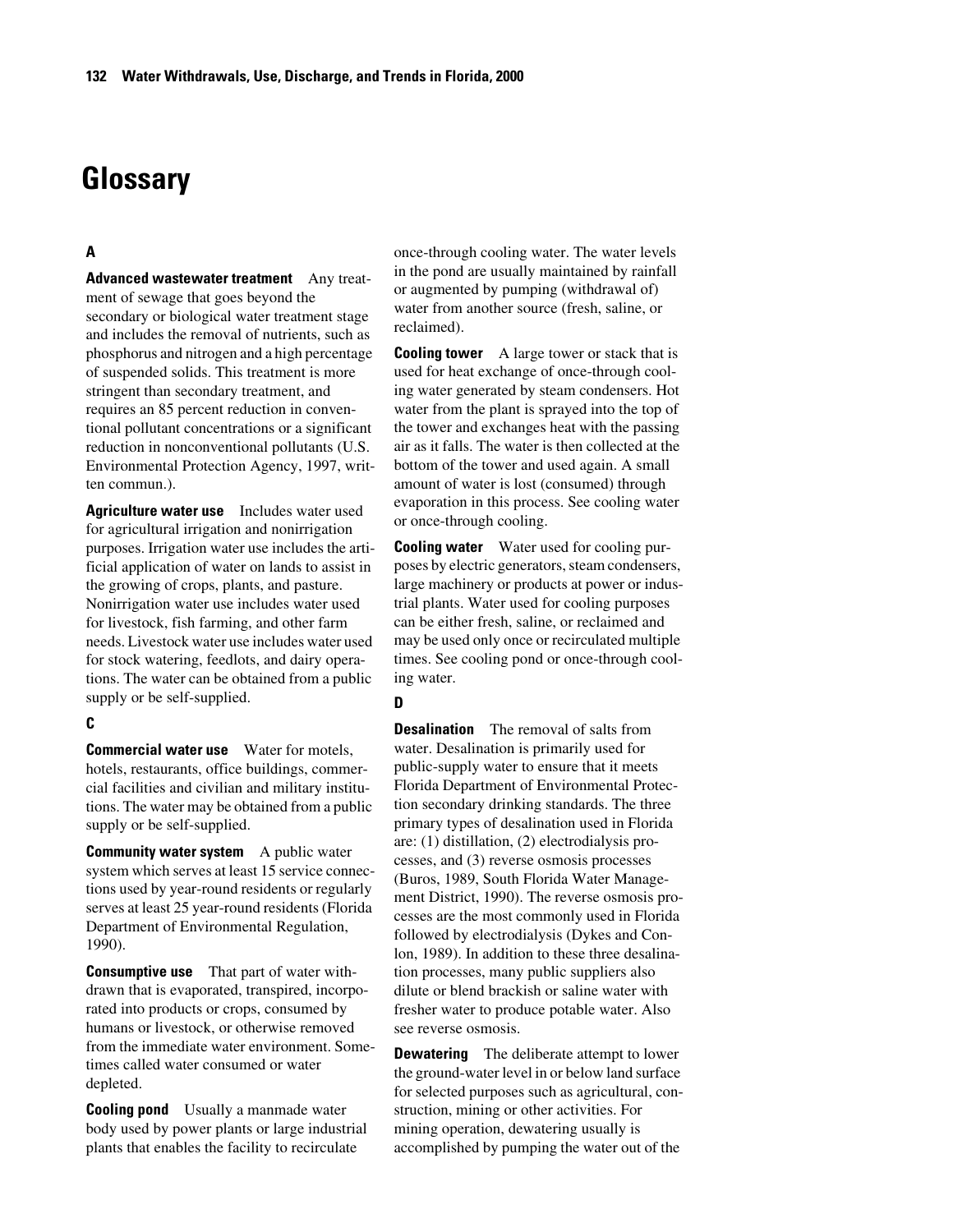ground and discharging to a surface-water body. However, some dewatering involves gravity feeding water from the surficial aquifer into a deeper aquifer (usually the Floridan aquifer system) through recharge wells (Campbell, 1986). In Florida, this discharge usually requires a permit from the Florida Department of Environmental Protection.

**Domestic wastewater facility** Facilities that receive or dispose of wastewater derived principally from residential dwellings, business or commercial buildings, institutions, and the like (Florida Department of Environmental Regulation, 1991). Can also include some wastewater derived from industrial facilities. May also be referred to as a municipal wastewater facility.

**Domestic water use** Water for normal household purposes, such as drinking, food preparation, bathing, washing clothes and dishes, flushing toilets, and watering lawns and gardens. Also called residential water use. The water can be obtained from a public supply or be self-supplied.

## **E**

**Effluent** Water that flows out of a wastewater treatment facility or other works used for the purpose of treating, stabilizing, or holding waste.

## **F**

**Flood irrigation** Irrigation systems that control the water table with lateral supply ditches. These include open field ditch systems (furrows), semi-closed conveyance systems, subsurface conduit systems, crown flood systems, and continuous flood systems. Also includes seepage or subsurface irrigation systems. The efficiencies of these flood irrigation systems range from 20 to 80 percent (Smajstrla and others, 1988), however, an average of 60 percent is commonly used for estimating water requirements. May also be referred to as subsurface irrigation.

**Freshwater** Water that contains less than 1,000 milligrams per liter (mg/L) of dissolved solids; generally, more than 500 mg/L is considered undesirable for drinking and many industrial uses. Generally, freshwater is considered potable.

# **G**

**Gigawatthour (GWh)** A measure of electricity, one billion watthours.

**Ground water** Specifically, that part of the subsurface water that is in the saturated zone (a zone in which all voids are filled with water).

**Ground-water disposal** Wastewater that is disposed of through the ground either by injection or seepage. This includes the following discharge methods; absorption beds, injection wells, drainfields, percolation ponds, rapid infiltration basins, spray fields, and land application systems (Marella, 1994). Land application systems or reuse systems are considered a ground-water disposal as treated wastewater used to irrigate is generally intended to filter down through the soil.

## **H**

**Hydroelectric power water use** The use of water in the generation of electricity at plants where the turbine generators are driven by falling water. This is considered an instream use of water.

### **I**

**Industrial wastewater facility** Facilities that produce, treat or dispose of wastewater not otherwise defined as a domestic wastewater; includes the runoff and leachate from areas that receive pollutants associated with industrial or commercial storage, handling, or processing (Florida Department of Environmental Regulation, 1991).

**Industrial water use** Water used for industrial purposes such as fabricating, processing, washing, and cooling, and includes such industries as steel, chemical and allied products, paper and allied products, mining, and petroleum refining. The water can be obtained from a public supply or be self-supplied.

**Instream use** Water use taking place within a stream channel for such purposes as hydroelectric power generation, navigation, water-quality improvement, fish and wildlife propagation, and recreation. Sometimes called nonwithdrawal use or in-channel use.

#### **M**

**Micro irrigation** Irrigation systems that apply water directly to, or very near, the soil surface, either above the ground or into the air,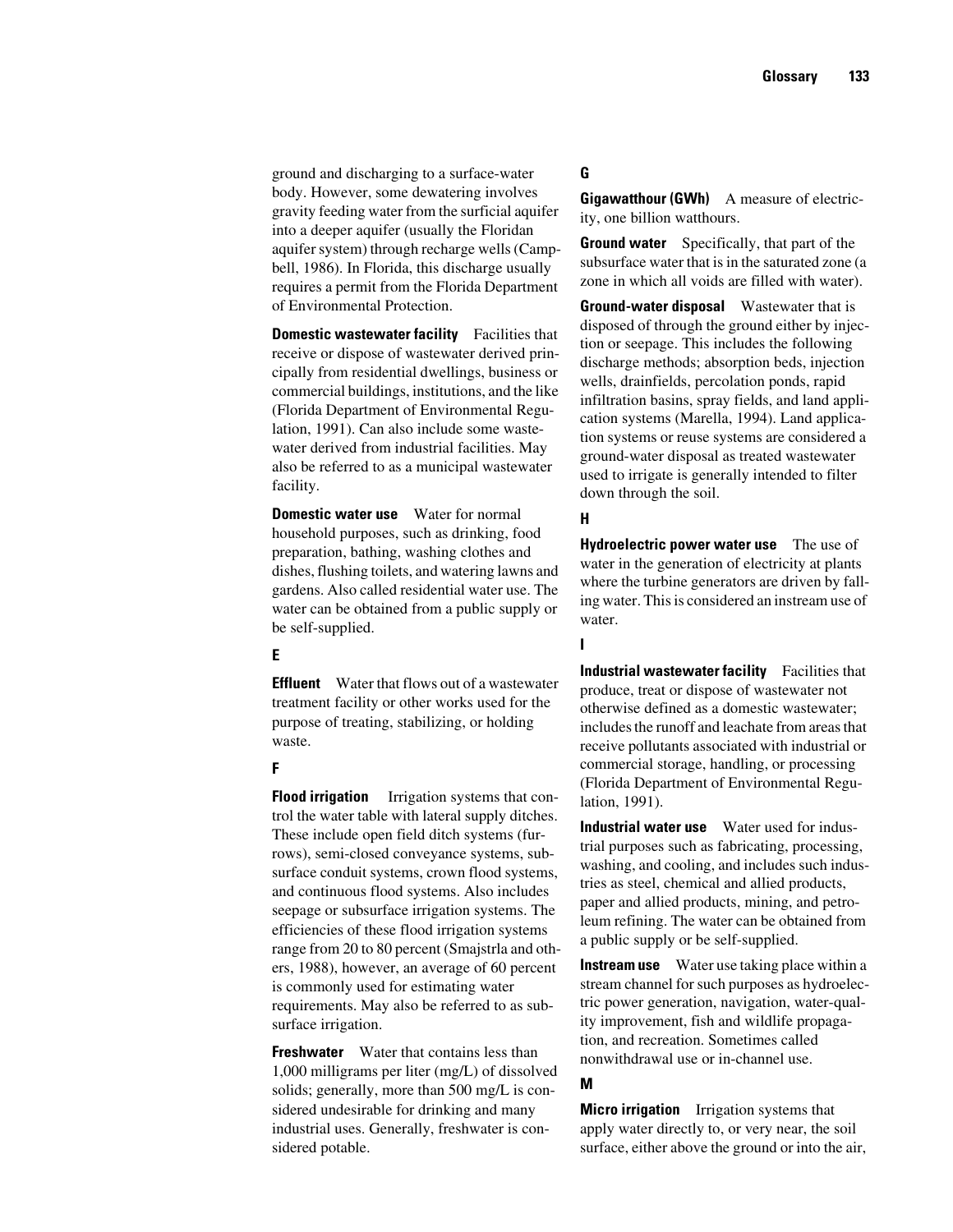in discrete drops, continuous drops, small streams, mist, or sprays. These include drip systems, spray systems, jet systems, and bubbler systems. Also referred to as drip, low pressure or low volume irrigation. The efficiencies of these micro-irrigation systems range from 75 to 95 percent (Smajstrla and others, 1988), however, an average of 80 percent is commonly used for estimating water requirements.

**Mining water use** Water used for the extraction of minerals and liquids. Mining also includes water used for milling (such as crushing, screening, washing, and flotation), environmental purposes (such as dust control and wetland restoration or maintenance), material conveyance, dewatering, and domestic uses on the premises. Generally, most of the water used at a mining operation is self-supplied.

#### **N**

**Navigational water use** Water utilized as a means of commercial (and sometimes recreational) transportation. Includes water used to lift a vessel in a lock, or maintain a navigable channel level. Navigational water use is considered a nonconsumptive instream use of water and is generally not measured.

**Net water use** Water withdrawals plus or minus water transfers. In most counties, the net water use and water withdrawals are equal. However, in counties involved in water transfers (imports and exports), the net water use represents the actual amount of water used regardless of the amount of water withdrawn. In Florida, water transfers are mostly found in the public supply category. Also see water transfers.

**Non-Community water system** A public water system which provides piped water for human consumption to at least 15 service connections or which serves at least 25 individuals at least 60 days out of the year but which is not a community water system. The difference between a community water system and a noncommunity water system is that the former serves inhabitants whereas the latter serves transients or non-residents who other wise do not inhabit the building served by the system. (Florida Department of Environmental Regulation, 1990).

#### **Non-Transient Non-Community water**

**system** A public water system that is not a community water system and that regularly serves at least 25 of the same persons over a 6 month period. (Florida Department of Environmental Regulation, 1990).

## **O**

**Once-through cooling water** Water (fresh or saline) that is withdrawn from a river, stream or other water body (manmade or natural), or a well, that is passed through a steam condenser one time, and then returned to the river or stream or other water body some distance from the intake (Hughes, 1975). Once-through cooling water is used to exchange the heat from the steam condensers to the cooler water. This method of cooling is commonly used in power production throughout Florida, and usually results in no consumption.

**Offstream use** Water withdrawn or diverted from a ground- or surface-water source for public-water supply, industry, irrigation, livestock, thermoelectric power generation, and other uses. Sometimes called off-channel use or withdrawal use.

**Other water use** Water used in Florida for such purposes as heating, cooling, irrigation (public-supplied only), lake augmentation, and other nonspecific uses. The water can be obtained from a public supply or be self-supplied.

## **P**

**Per capita use** The average amount of water used per person during a standard time period, generally per day.

**Potable water** Water that meets the quality standards set by the Florida Department of Environmental Protection. Potable water is considered safe for human consumption and is often referred to as drinking water. In Florida, chloride and dissolved-solids concentrations in potable water must be less than or equal to 250 and 500 mg/L, respectively. Freshwater that exceeds these chloride and dissolved solids limits is often referred to as slightly saline, brackish, or nonpotable water and is either diluted with fresher water or treated through a desalination process to meet potable-water standards for public supply.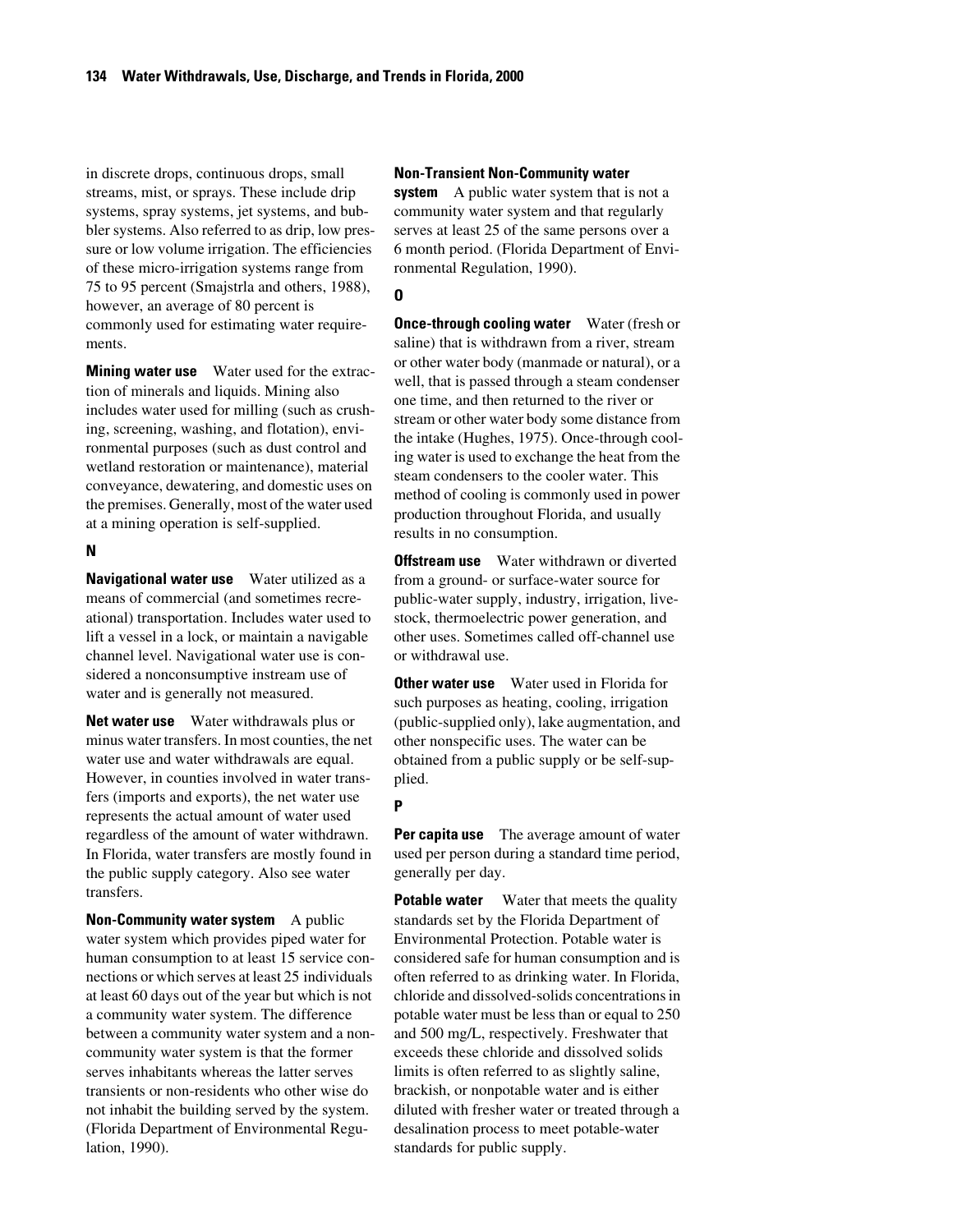**Power generation water use** Water used in the process of the generation of electric power through a thermoelectric or hydroelectric facility. The majority of water used for this category is for cooling purposes (much of which is used for once-through cooling). Water is also used for boiler makeup or domestic purposes throughout the plant. Boiler makeup water and water used for domestic purposes are generally obtained from public supply, however, for plants located in remote areas, this water can be self-supplied. Cooling water is generally self-supplied, although some smaller plants use public-supply water for cooling purposes.

**Primary wastewater treatment** First step in wastewater treatment where screens and sedimentation tanks are used to remove most materials that float or settle. Primary treatment removes about 30 percent of carbonaceous biochemical oxygen demand from domestic sewage (U.S. Environmental Protection Agency, 1997, written commun.).

**Public supply** Water withdrawn by public or private water suppliers and delivered to users who do not supply their own water. Water suppliers provide water for a variety of uses, such as domestic, commercial, industrial, thermoelectric power (domestic and cooling purposes), and public-water use. According to the Florida Department of Environmental Protection, any water system that serves more than 25 people or has 15 year-round service connections is considered a community public supplier (Florida Department of Environmental Regulation, 1990a). For this report, public supply includes those systems that serve more than 400 people or use more than 10,000 gallons per day.

**Public-water use** Water supplied from a public-water supply and used for such purposes as firefighting, street washing, and municipal parks and swimming pools. Publicwater use also includes system water losses (water lost to leakage) and unusable water discharged from desalination or lime-softening facilities. Also referred to as utility-water use.

## **R**

**Reclaimed water** Water that has received at least secondary treatment and is reused after leaving a wastewater treatment facility.

**Recycled water** Water that is used more than one time before it passes back into the natural hydrological system or is discharged into a wastewater system. Also referred to as recirculated water.

**Resident population** The number of persons who live in a State who consider the State their permanent place of residence. College students, military personnel, and inmates of penal institutions are counted as permanent residents. According to this definition, tourist and seasonal or part-time residents are considered nonresident population.

**Residential water use** See domestic water use.

**Reuse system** The deliberate application of reclaimed water for a beneficial or other useful purpose. Reuse may encompass landscape irrigation (such as golf courses, cemeteries, highway medians, parks, playgrounds, school yards, nurseries, and residential properties), agricultural irrigation (such as food and fruit crops, wholesale nurseries, sod farms and pasture grass), aesthetic uses, ground-water recharge, environmental enhancement of surface water and wetland restoration, fire protection, and other useful purposes.

**Reverse osmosis** The process of removing salts from water using a membrane. With reverse osmosis, the product water passes through a fine membrane that the salts are unable to pass through, and the salt waste (brine) is removed and disposed. This differs from electrodialysis where the salts are extracted from the feedwater by using a membrane with an electrical current to separate the ions. During electrodialysis the positive ions flow through one membrane, while the negative ions flow through a different membrane, leaving freshwater as the end product. In this report, reverse osmosis includes any water treated through both reverse osmosis and electrodialysis and any water diluted or blended with fresher water that was used to obtain potable water. Also see desalination.

# **S**

**Saline water** Water that contains more than 1,000 mg/L of dissolved solids.